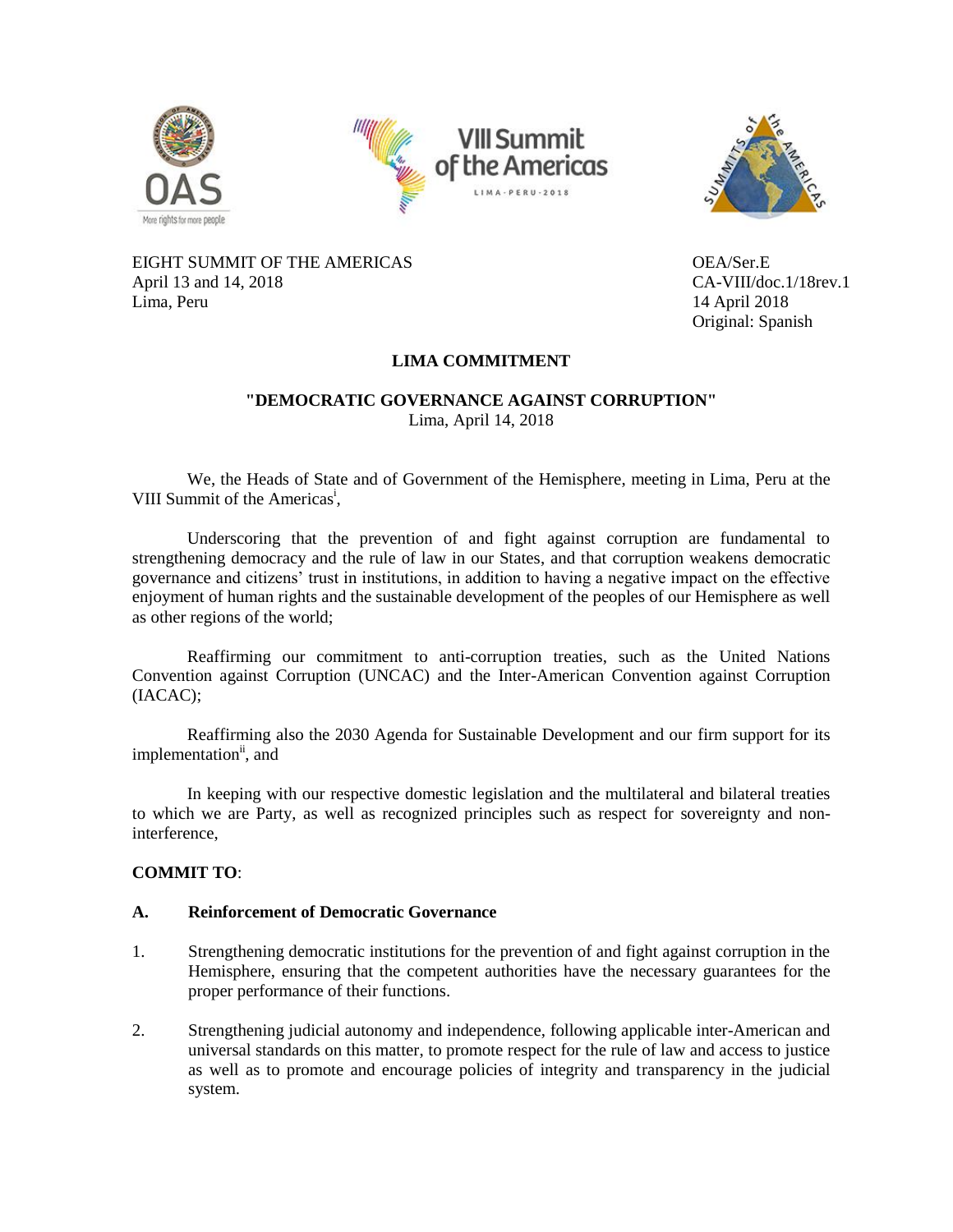- 3. Promoting a hemispheric initiative to coordinate the efforts of competent regional and international organizations in the framework on the Inter-American Education Agenda focusing on civic education led by the Organization of American States (OAS), through the Inter-American Committee on Education (CIE), with the support of the Joint Summit Working Group (JSWG) and with respect for regional diversity.
- 4. Developing a culture of citizen participation and prevention of corruption with a view to strengthening democratic and civic values from early childhood and throughout life, by implementing teaching and learning programs at all levels of education, as well as ongoing education programs.
- 5. Promoting public awareness and citizen participation campaigns for the prevention of and participation in the fight against corruption and impunity, and on the tools available to address and combat corruption.
- 6. Recognizing the positive contributions of indigenous peoples and their traditional values and principles, and the contributions of Afrodescendent communities to improving the efficiency, effectiveness, and transparency of public administration and raising awareness in favor of the fight against corruption.
- 7. Promoting gender equity and equality and women's empowerment as a cross-cutting goal of our anti-corruption policies, through a task force on women's leadership and empowerment that will actively promote cooperation among inter-American institutions and synergies with other international agencies.
- 8. Including different vulnerable groups in defining measures to strengthen governance and combat corruption, recognizing the serious impact it has on these populations.
- 9. Ensuring transparency and equal opportunities in the selection processes of public officials based on objective criteria such as merit, fairness, and aptitude.
- 10. Promoting the adoption of measures to prevent conflicts of interest, as well as the public filing of financial disclosure statements by public officials, as appropriate.
- 11. Furthering codes of conduct for public officials that contain high standards of ethics, honesty, integrity, and transparency, using as a point of reference the "Guidelines for the Management of Policies for Probity in the Public Administrations of the Americas" and urging the private sector to develop similar codes of conduct.
- 12. Encouraging the effective participation of the private sector in public policies to prevent and combat corruption; and urging public and private enterprises to develop or implement integrity promotion programs and training programs at all levels.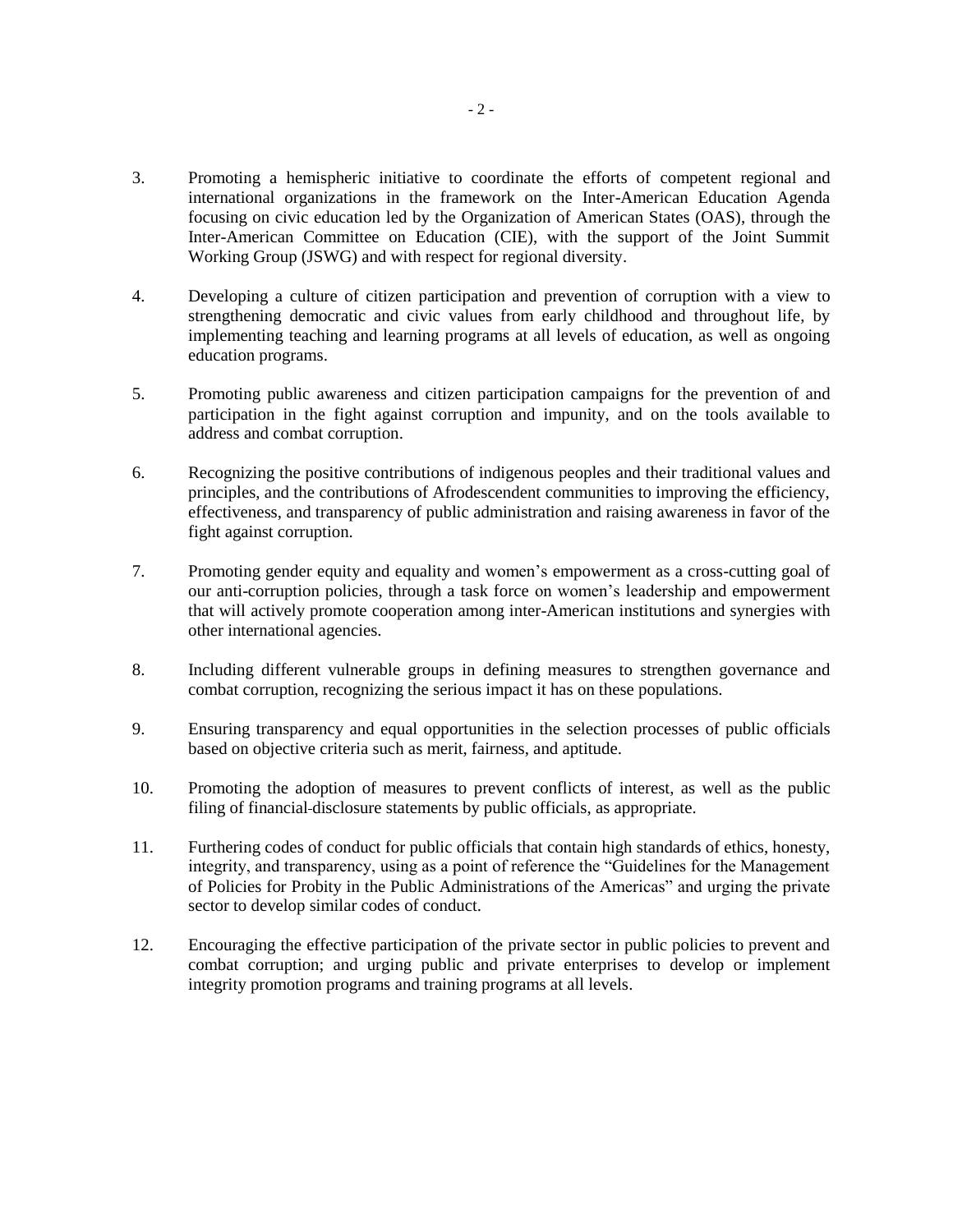# **B. Transparency, Access to Information, Protection of Whistleblowers, and Human Rights, including Freedom of Expression**

- 13. Continuing to strengthen national anti-corruption measures or systems and enhancing conditions for the effective participation of civil society, social organizations, academia, the private sector, citizens, and other social actors in monitoring government performance, including the development of prevention mechanisms, channels for reporting possible acts of corruption and facilitating the work of watchdogs including other citizen oversight mechanisms, and incentivizing the adoption of digital means of participation.
- 14. Promoting and or strengthening the implementation of national policies and plans, and as appropriate subnational plans in the areas of open government, digital government, open data, fiscal transparency, open budgeting, digital procurement systems, public contracting and a public registry of state suppliers, considering towards that end the participation of civil society and other social actors.
- 15. Consolidating the autonomy and independence of high-level oversight bodies.
- 16. Implementing and/or strengthening of bodies responsible for transparency and access to public information, based on applicable international best practices.
- 17. Promoting the use of new technologies that facilitate digital government in order to promote transparency, interaction with citizens and accountability, through development of tools for the identification, detection, systematization, and monitoring of government procedures and, to that end, strengthening cooperation and exchange of best practices on the development and application of such technologies.
- 18. Developing statistics and indicators in our States for assessing the impact of transparency and anti-corruption policies and advancing government capacity in this field.
- 19. Bolstering transparency and strengthening the accountability mechanisms of regional and international organizations of which we are members.
- 20. Promoting the establishment of an Inter-American Open Data Program within the OAS in order to strengthen open information policies and increase the capacity of governments and citizens to prevent and fight corruption, bearing in mind the important work done in this field within the inter-American framework and other regional and global initiatives.
- 21. Promoting the adoption and/or strengthening of such legislative measures as are necessary to criminalize acts of corruption and related offenses consistent with the United Nations Convention against Corruption (UNCAC), the United Nations Convention on Transnational Organized Crime, and the Inter-American Convention against Corruption (IACAC).
- 22. Protecting whistleblowers, witnesses, and informants of acts of corruption from intimidation and retaliatory actions.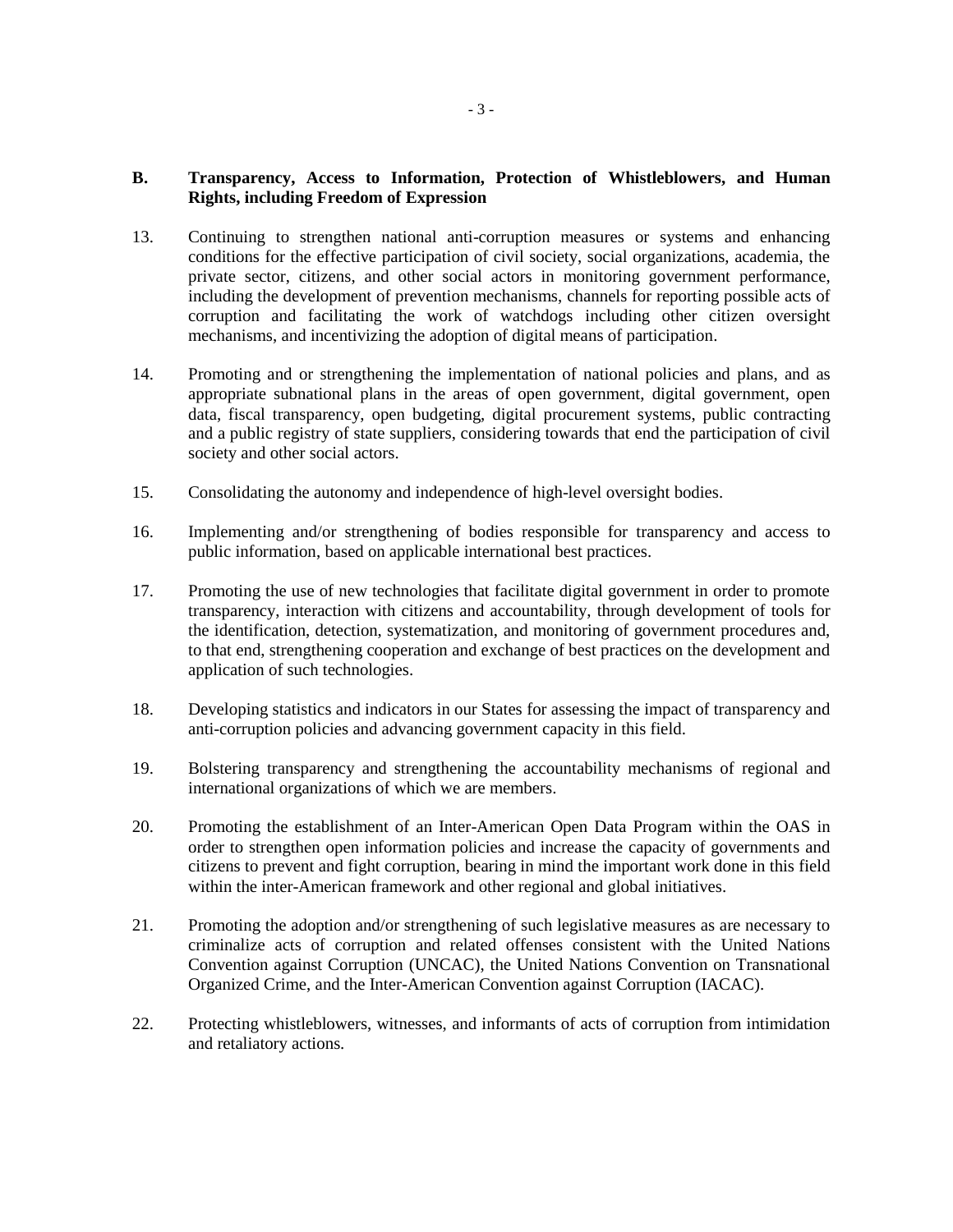- 23. Protecting the work of journalists and persons who investigate corruption cases in a manner consistent with international obligations and commitments on human rights, including freedom of expression.
- 24. Protecting public officials, including those involved in law enforcement and the investigation, prosecution, and punishment of acts of corruption.

# **C. Financing of Political Organizations and Election Campaigns**

- 25. Encouraging adoption and/or strengthening of measures that promote transparency, accountability, appropriate accounting, and use of the banking system for income and expenditures of political organizations and parties, especially those related to their electoral campaigns, in order to guarantee the licit origin of the contributions and penalizing anyone involved in accepting illicit contributions.
- 26. Considering the adoption of legal measures that could restrict access to public office for individuals convicted of acts of corruption.

### **D. Prevention of Corruption in Public Works and Public Procurement and Contracting**

- 27. Promoting the use of digital systems for government procurement and contracting of services and public works, to ensure disclosure, transparency, citizen oversight, and effective accountability.
- 28. Implementing intergovernmental mechanisms to monitor specific projects at the request of the State that will be implementing them, in keeping with its legal framework, in order to ensure transparency and build trust.
- 29. Promoting the inclusion of anti-corruption clauses in all state and public-private-partnership contracts and establishing registers of natural and legal persons involved in acts of corruption and money laundering with a view to ensuring that they are not contracted.
- 30. Requesting that the Joint Summit Working Group (JSWG), together with other relevant regional and international bodies, develop an infrastructure platform to facilitate the exchange of experiences, training and cooperation programs for project monitoring and development, feasibility and risk analysis studies, transparent bidding procedures, and government procurement.
- 31. Fostering transparency in the management of infrastructure and public resources allocated to ensure resilience to disaster, including the aforementioned infrastructure platform, in order to improve the response to emergencies and prevention, mitigation, recovery and reconstruction projects, and, to that end, promoting coordination through the Regional Platform for Disaster Risk Reduction in the Americas.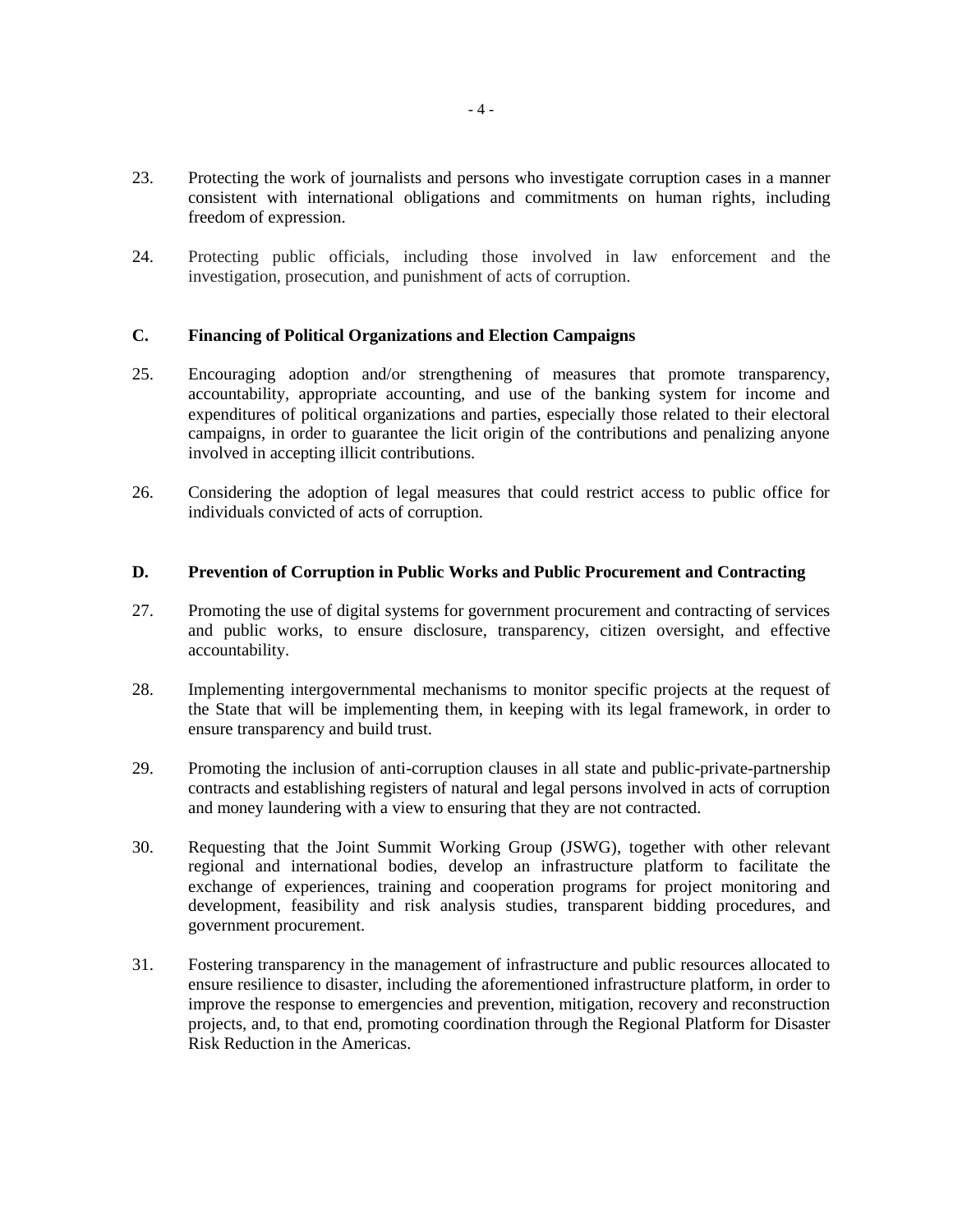- 32. Fostering coordinated, transparent practices in the issuance of government permits *inter alia* by the use of one-stop shops, including in the area of construction, as a measure to prevent corruption, promote competitiveness, and expedite the corresponding permits.
- 33. Implementing measures to reduce bureaucracy and simplify administrative processes at all levels of government in order to prevent corruption.

### **E. International Legal Cooperation; the Fight against Bribery, International Corruption, Organized Crime, and Money Laundering; and Asset Recovery**

- 34. Advancing the fight against corruption, in particular in the prevention and combating of bribery of national and foreign public officials by continuing to implement, prior to the IX Summit of the Americas, the applicable recommendations from the specific rounds of the Implementation Review Mechanism of the United Nations Convention against Corruption, as well as the recommendations from the successive rounds of the Mechanism for Follow-Up on the Implementation of the Inter-American Convention against Corruption (MESICIC).
- 35. Adopting a legal framework for holding legal entities accountable for acts of corruption, including domestic and international bribery, consistent with the United Nations Convention against Corruption and the Inter-American Convention against Corruption, when such a framework does not already exist under domestic law.
- 36. Considering the provision of the broadest possible assistance, where appropriate and in keeping with the respective domestic legal frameworks, with investigations and procedures corresponding to civil and administrative matters regarding acts of corruption committed by natural and legal persons.
- 37. Promoting the broadest possible cooperation among judicial, police, and prosecutorial authorities, financial intelligence units, and administrative authorities in investigations and procedures related to offenses of corruption, money laundering, and transnational bribery and corruption.
- 38. Promoting, among competent authorities, the use of flexible mechanisms for exchanges of information, cooperation, and coordination in the investigation and prosecution of acts of corruption.
- 39. Promoting cooperation between and among financial institutions and financial oversight bodies, and agencies responsible for the investigation and prosecution of acts of corruption, to provide a prompt, effective response in international investigations and asset recovery.
- 40. Strengthening the international legal and institutional cooperation framework to prevent the region's financial systems from being misused for the transfer and concealment of funds derived from acts of corruption, including those criminal offenses specified in the United Nations Convention against Corruption and the Inter-American Convention against Corruption.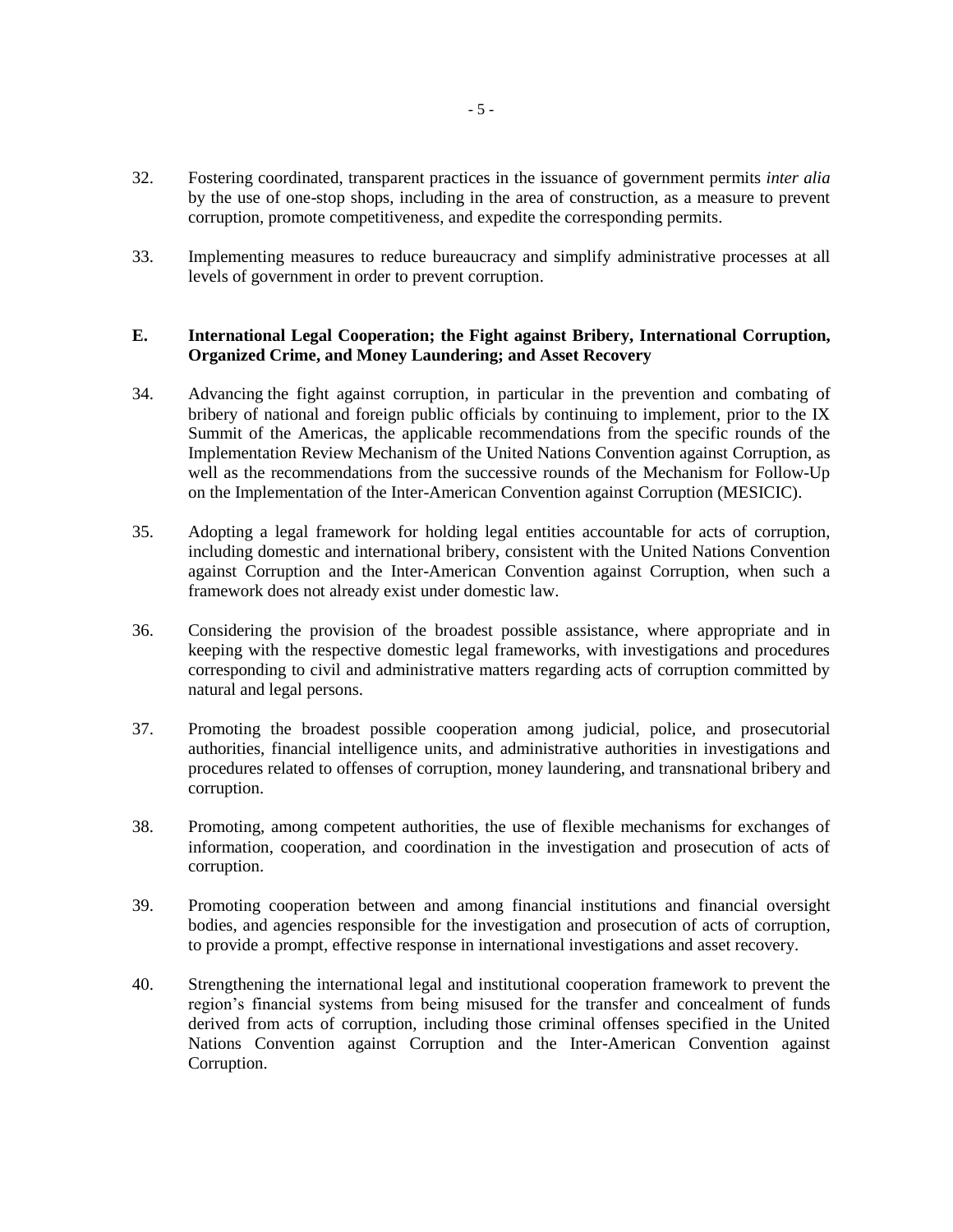- 41. Furthering the adoption or strengthening of measures through relevant institutions to enable the freezing, seizure, and confiscation of proceeds of corruption.
- 42. Deepening the participation of our States in multilateral networks and initiatives against money laundering, by providing the broadest and most rapid assistance possible to identify, trace, freeze, confiscate, forfeit, and recover assets.
- 43. Taking effective measures against tax evasion and to combat tax avoidance, money laundering, and the illicit financial flows derived from corruption; as well as measures to identify beneficial ownership.
- 44. Promoting transparency in the exchange of tax information and requesting that the Joint Summit Working Group (JSWG) consider strengthening cooperation in this area among our States consistent with the existing international framework.

### **F. Strengthening of Inter-American Anti-Corruption Mechanisms**

- 45. Continuing to strengthen the Follow-up Mechanism for the Implementation of the Inter-American Convention against Corruption (MESICIC), by identifying resources to bolster its operations with a view to more efficiently addressing the new challenges that corruption poses in the Hemisphere.
- 46. Calling upon MESICIC to promote instruments for the exchange and dissemination of best practices, technical capacities, and measures to strengthen legal and institutional frameworks to prevent and combat corruption that will contribute to the implementation of its recommendations.
- 47. Calling upon MESICIC to coordinate with other international and regional anti-corruption bodies so as to foster synergies and to avoid duplication of efforts in the fight against corruption.
- 48. Continuing to advance effective implementation of the recommendations made by MESICIC through concrete measures prior to the regular session of the OAS General Assembly, to be held in 2020.
- 49. Calling upon MESICIC to develop, within the framework of its sphere of competence, an initiative for observing and measuring anti-corruption policies, with a view to formulating anti-corruption indicators, promoting corruption prevention mechanisms, evaluating the impact and progress of public policies, consolidating a database of regional best practices, and conducting prompt risk analysis.
- 50. Strengthening the Inter-American Cooperation Mechanism for Effective Public Management (MECIGEP) as a forum for sharing best practices in democratic governance and open government.
- 51. Calling upon the Joint Summit Working Group (JSWG) to support the implementation and strengthening of national human rights-based programs to develop the capacity of the police,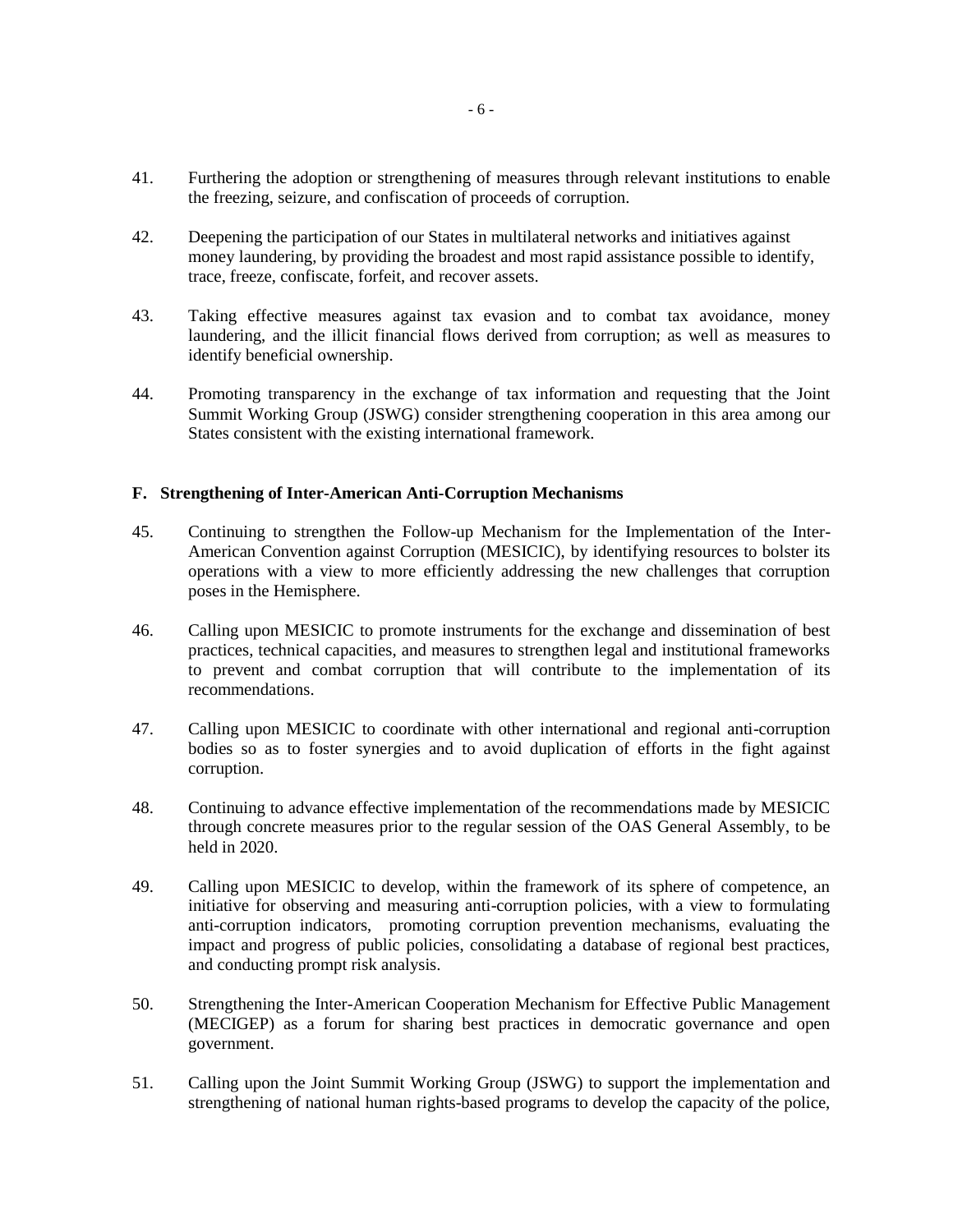public prosecutors' offices, the judiciary, and domestic oversight agencies to combat acts of corruption, including those related to drug trafficking, trafficking in persons, trafficking in firearms and other weapons and the smuggling of goods and wildlife.

#### G. **Follow-up and Reports**

- 52. Requesting that the Joint Summit Working Group (JSWG) assist States with resources and technical capacity-building, so that they can implement the commitments undertaken at this Summit in the area of strengthening democratic governance and the fight against corruption, including those commitments that refer to implementation of legislation, institution-building, training, and cooperation.
- 53. Taking note of the recommendations of the Civil Society and Social Actors Forum, the Youth Forum of the Americas, the Forum of Indigenous Peoples, the ParlAmericas Open Parliament Network, and the Americas Business Dialogue.
- 54. Taking note of the "Private Sector Commitment to Transparency" of the Americas Business Dialogue presented at the III CEO Summit of the Americas and calling upon the private sector in general to adopt similar initiatives.
- 55. Taking action such that follow-up measures stemming from the Lima Commitment promote the advancement of gender equity and equality and women's empowerment in the Hemisphere.
- 56. Recognizing the importance of the Summits Secretariat in following up on and implementing the mandates and initiatives stemming from the VIII Summit of the Americas and prior Summits, as well as that of the Technical Secretariat, which is the institutional memory of the process and the coordinating body of the Joint Summit Working Group (JSWG), and recalling that all tasks to be executed by the OAS stemming from this Lima Commitment and prior Summits are to be implemented respecting the necessary budgetary sustainability of the Organization.
- 57. Instructing the Summit Implementation Review Group (SIRG) to report through the Chair of the Summits of the Americas Process on the implementation of this Commitment.